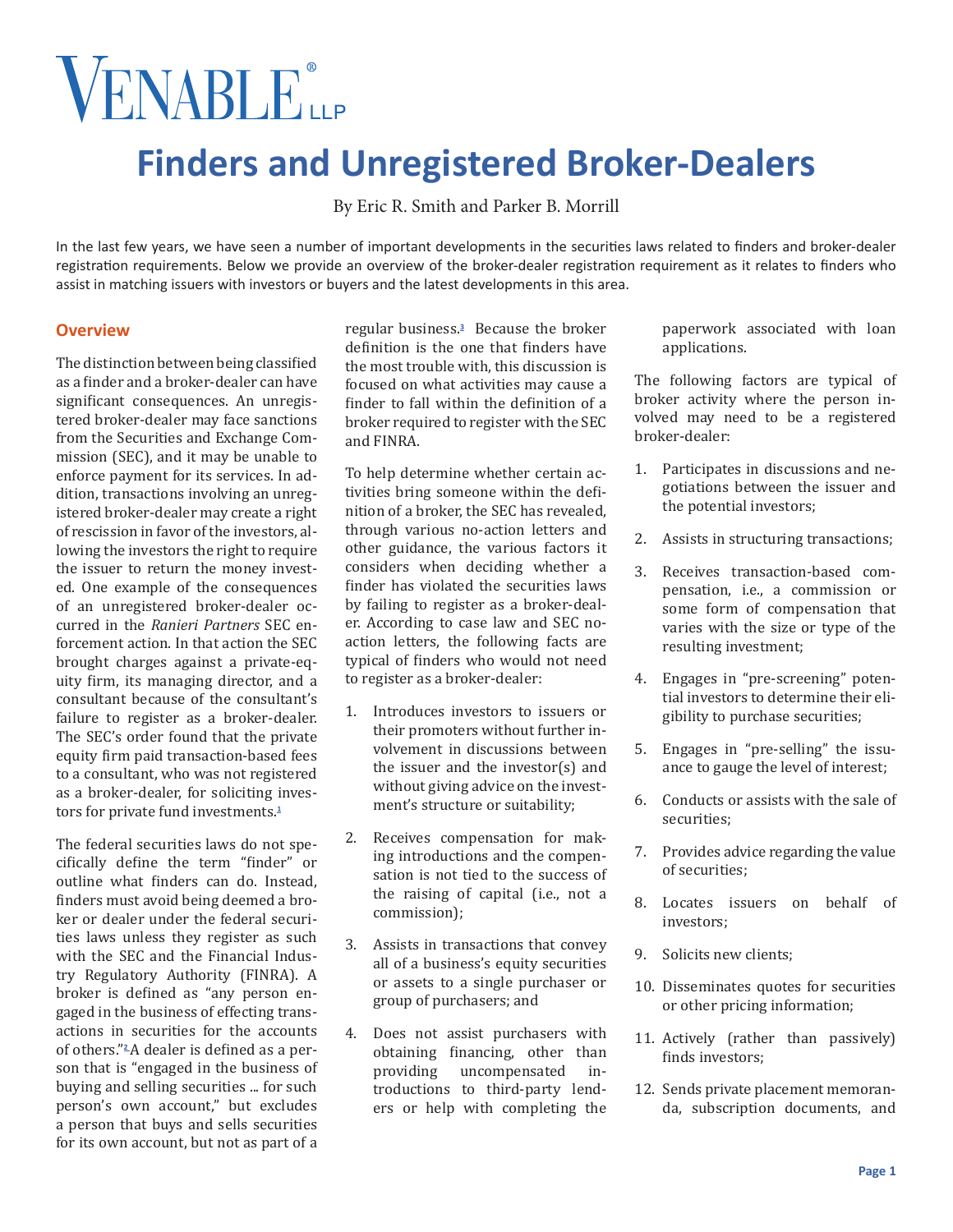due diligence materials to potential investors;

- 13. Advises on portfolio allocations to accommodate an investment;
- 14. Provides analyses of potential investments; and
- 15. Provides potential investors with confidential information identifying other investors and their capital commitments.**[4](#page-4-3)**

As these lists demonstrate, there is very little that a finder may do without crossing the line into activities that may trigger the requirement to register as a broker-dealer. No factor alone will determine whether a finder should register as a broker-dealer; all existing factors are considered together in making such a determination.

Nevertheless, some factors may carry more weight than others. One that appears to draw close attention from the SEC is the existence of transactionbased compensation, which often signals that the individual is more involved in the transaction than simply making introductions. The SEC has stated that "the federal securities laws require that an individual who solicits investments in return for transaction-based compensation be registered as a broker."**[5](#page-4-4)** In addition, one court stated, "[transaction-based compensation] is the hallmark of a salesman."**[6](#page-4-5)** Yet, the court rejected the notion that transactionbased compensation alone can trigger broker-dealer registration.**[7](#page-4-6)** The reason for the SEC's concern appears to be that the existence of transaction-based compensation creates a heightened incentive to engage in sales efforts, and the securities laws aim to regulate those who engage in selling securities.

# **M&A Brokers**

In 1985, the U.S. Supreme Court held in *Landreth Timber Co. v. Landreth* that the sale of all or a controlling interest in a business is a securities transaction.**[8](#page-4-7)** Therefore, a person involved in facilitating the sale of an operating business could fall within the definition of a broker as defined in the Securities Exchange Act of 1934 (Exchange Act). There has been a great deal of ambiguity in this area ever since that decision.

In a no-action letter released on January 31, 2014, the SEC's Division of Trading and Markets (the Division) provided some helpful guidance for financial advisors involved in the sale of a private company (M&A Brokers). The Division stated that it would not recommend enforcement action to the SEC if an unregistered M&A Broker were to effect securities transactions in connection with the transfer of ownership of a privately held company, provided that the transaction complies with the terms and conditions described in the Division's no-action letter.

According to the no-action letter, an "M&A Broker" is limited to:

effecting securities transactions solely in connection with the transfer of ownership and control of a privately-held company through the purchase, sale, exchange, issuance, repurchase, or redemption of, or a business combination involving, securities or assets of the company, to a buyer that will actively operate the company or the business conducted with the assets of the company.

There are a number of conditions in the no-action letter that the Division expects an M&A Broker to meet. The key conditions that the Division listed are:

- 1. The M&A Broker will not have the ability to bind a party to an M&A transaction;
- 2. The M&A Broker will not provide financing for an M&A transaction;
- 3. The M&A Broker will not have custody, control, or possession of securities or funds in connection with the M&A transaction;
- 4. No party to the M&A transaction will be a shell company, other than

a business combination related shell company;

- 5. The M&A transaction will not involve a public offering and is exempt from registration;
- 6. If the M&A Broker represents both buyers and sellers, it will provide clear written disclosure as to the parties it represents and obtain written consent from both parties to the joint representation;
- 7. The M&A Broker will not assist in the formation of a group of buyers for M&A transactions that it facilitates;
- 8. The buyers or group of buyers will, upon completion of the M&A transaction, control and actively operate the company or the business conducted with the assets of the business;
- 9. The M&A transaction will not result in the transfer of interests to a passive buyer or group of buyers;
- 10. The securities received by the buyer will be restricted securities; and
- 11. The M&A Broker and its officers, directors, and employees have not been:
	- Barred from association with a broker-dealer by the SEC, any state or any self-regulatory organization; or
	- Suspended from association with a broker-dealer.

This no-action letter does not affect state law on the matter. The North American Securities Administrators Association (NASAA) proposed a uniform state model rule that would provide an exemption for M&A Brokers from registration as brokers, dealers, and agents under state law.**[9](#page-4-8)** However, nothing has been finalized as of the date of this article.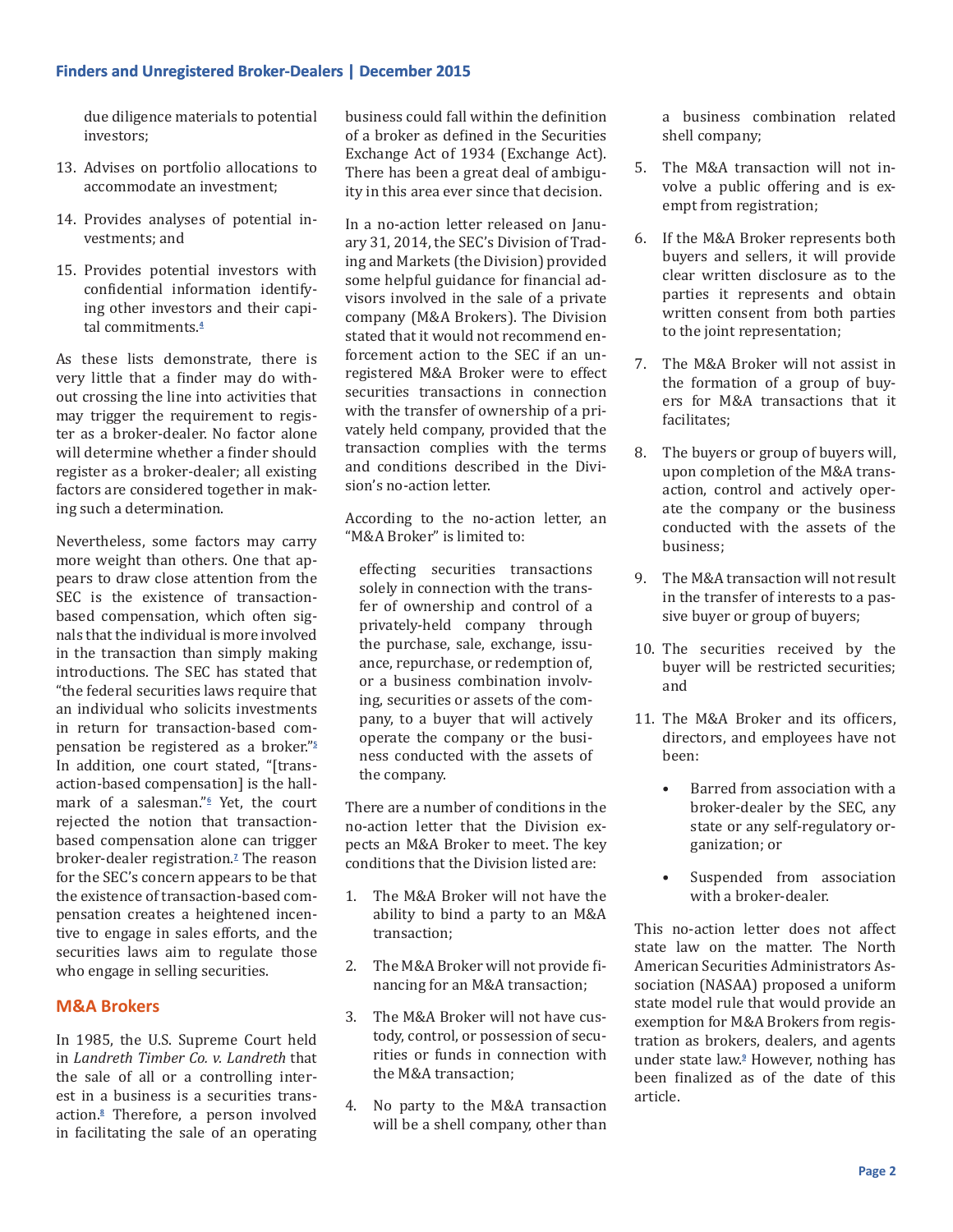Foreign M&A Brokers have also been granted relief from broker-dealer registration. In a no-action letter in May 2013, the Division provided guidance allowing for a foreign person to interact with a U.S. target company in establishing and developing an M&A transaction without facing broker-dealer registration if:

- 1. The U.S. target is using internal or group-level personnel with relevant M&A experience or an external advisor, such as a broker-dealer or other relevant professional;
- 2. The foreign M&A Broker does not receive, acquire, or hold funds or securities in connection with the transaction;
- 3. The foreign M&A Broker does not represent or advise the U.S. target company in any regard with respect to the transaction; and
- 4. The M&A Broker complies with the antifraud provisions of the U.S. securities laws.**[10](#page-5-0)**

It is important to note that the foreign M&A Broker who requested no-action relief also made the representation that it would only approach "Major U.S. Institutional Investors," as defined in Rule 15a-6(b)(4) under the Exchange Act.

# **FINRA Guidance**

FINRA recently took action to clarify the requirements for registered brokerdealers who deal with finders and how its rules fit with the securities laws. FINRA recently issued Rule 2040, effective August 24, 2015, in an effort to align broker-dealer activity with Section 15(a) of the Exchange Act and provide guidelines relating to the payment of transaction-based compensation by member firms to unregistered persons. The rule states that registered broker-dealers may not pay "any compensation, fees, concessions, discounts, commissions or other allowances to any person that is not registered as a broker-dealer, but by reason of receipt of any such payments and the activities related thereto, is required to be so registered under applicable federal securities laws and Exchange Act rules and regulations." Broker-dealers must look to SEC rules to determine whether the activities in question require registration as a broker-dealer under Exchange Act Section 15(a). Broker-dealers can support their determination by, among other things:

- 1. Reasonably relying on previously published releases, no-action letters, or interpretations from the SEC staff that apply to their facts and circumstances;
- 2. Seeking a no-action letter from the SEC staff; or
- 3. Obtaining a legal opinion from independent, reputable U.S. licensed counsel knowledgeable in the area.

Broker-dealers must maintain books and records that reflect the member firm's determination.

A carveout is provided in FINRA Rule 2040(c) for foreign finders, allowing a broker-dealer to pay transaction-related compensation to non-registered foreign finders, where the finders' sole involvement is the initial referral to the broker-dealer of non-U.S. customers. However, several conditions apply. See the rule for further details  $\frac{11}{11}$  $\frac{11}{11}$  $\frac{11}{11}$ 

# **Investment Platforms for Private Placements**

Rule 506 of Regulation D provides a safe harbor for private offerings conducted under the exemption from registration in Section 4(a)(2) of the Securities Act of 1933. Certain websites are in the business of connecting private companies with accredited investors to effect private offerings pursuant to Rule 506.

The JOBS Act provided a limited exemption from registration as a broker-dealer for private placements done under Rule 506 of Regulation D. The exemption extends to investment platforms that would be required to register as a broker-dealer because of involvement in offerings made pursuant to Rule 506 of Regulation D under the Securities Act. This exemption is available to a person or any person associated with that person who:

- 1. Maintains a platform (e.g., website) that permits the offer, sale, purchase, or negotiation of or with respect to securities, or permits general solicitation or advertisements by issuers of such securities;
- 2. Co-invests in such securities; or
- 3. Provides ancillary services (as defined in the statute, e.g., due diligence services) with respect to such securities.

The person qualifies for the exemption if:

- 1. It does not receive compensation in connection with the purchase or sale of the security;
- 2. It does not take possession of customer funds or securities in connection with the purchase or sale of the security; and
- 3. It is not disqualified by "bad actor" provisions.**[12](#page-5-2)**

# **Investment Platforms for Private Funds**

In March of 2013, the SEC provided no-action relief from the broker-dealer registration requirements for operators of certain investment platforms that involve marketing activities for investments in private funds. Two noaction letters were issued: one to an investment platform for "angel investing" (AngelList)**[13](#page-5-3)** and another to an investment platform for venture capital investing (FundersClub).**[14](#page-5-4)**

FundersClub posts information on its website about investments in start-up companies. The information is available only to FundersClub members, all of whom have been pre-screened as accredited investors. Once investment interest and investor qualifications are confirmed, an investment fund is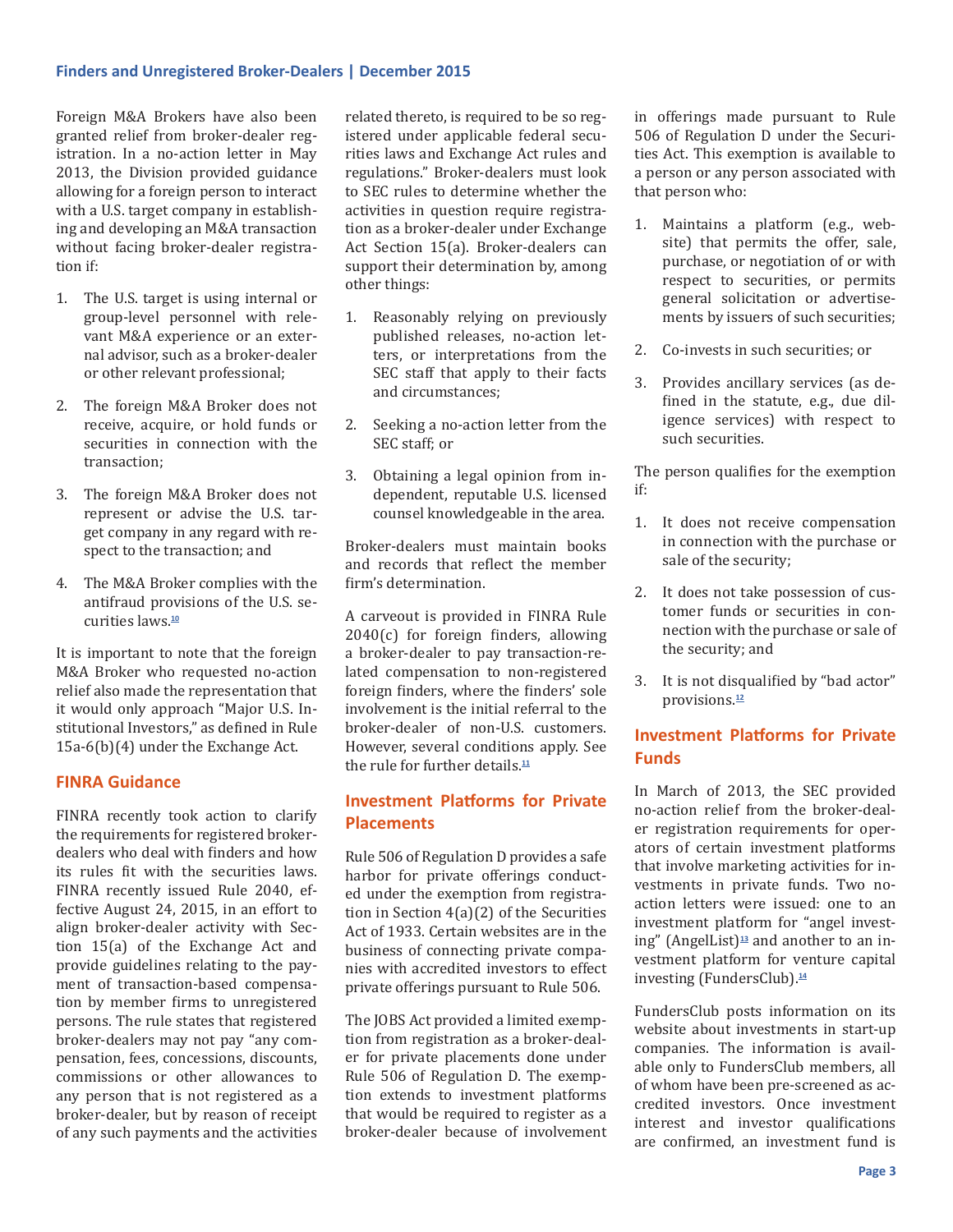formed, and FundersClub negotiates the final terms of the investment fund's investment. Funds are directed to a custody account at a custodian bank or trust company. FundersClub then oversees the investments and provides consulting and management assistance to the companies. FundersClub is compensated only by receiving a percentage of the profits from the investment fund (i.e., carried interest). The Division of Trading and Markets granted no-action relief to FundersClub from brokerdealer registration, based particularly on the following representations:

- 1. FundersClub advises and manages only venture capital funds;
- 2. FundersClub receives compensation (i.e., carried interest) for its services, the nature of which are traditional advisory and consulting services, and not transaction-based compensation;
- 3. Officers, directors, and employees of FundersClub personally do not receive transaction-based compensation for their efforts in raising investment funds;
- 4. Full and fair disclosure is made to investors about FundersClub's compensation and fees;
- 5. FundersClub does not receive the administrative fees and any remainder is distributed to investors;
- 6. FundersClub is unable to withdraw any deposited funds from the custody account for its own use; and
- 7. Neither FundersClub, nor any subsidiary, principal, employee, board member, controlling shareholder, or other associated persons are subject to "bad actor" disqualification.

The AngelList no-action request provided that AngelList form a wholly owned subsidiary, AngelList Advisors LLC (AngelList Advisors), to register as an investment adviser with the SEC or one or more states. AngelList Advisors provides an angel investing platform as part of its website that assists accredited investors in identifying companies that seek capital and in which one or more investors intend to invest. Once an angel investor (Lead Angel) and a company are matched, a separate investment vehicle (i.e., limited liability company or limited partnership) is formed and made available to investors through the platform. AngelList Advisors lines up interest from investors in the portfolio company, and the funds are then transferred directly to the bank account set up for the investment vehicle. AngelList Advisors then manages the investments and is compensated only by receiving a percentage of the profits from the investment fund (i.e., carried interest).

The Division stated it would not recommend enforcement action if AngelList Advisors operated the platform without registering as a broker-dealer. The key representations forming the basis for the Division's letter include:

- 1. AngelList Advisors is a registered investment adviser with the SEC or one or more states;
- 2. AngelList Advisors provides investment advice and administrative services to the investment vehicle;
- 3. AngelList Advisors operates an internet-based platform that is available exclusively to accredited investors;
- 4. Investments are offered and sold in compliance with Rule 506 of Regulation D;
- 5. AngelList Advisors and any Lead Angel receive compensation equal to a portion of the increase in value, if any, of the investment and do not receive transaction-based compensation;
- 6. AngelList Advisors' and the Lead Angel's services are traditional advisory and consulting in nature;
- 7. No officer, director, or employee of AngelList Advisors or any Lead Angel receives transaction-based

compensation in connection with the investments;

- 8. The specific terms of any compensation paid to AngelList Advisors or any Lead Angel are described in the relevant offering document;
- 9. Neither AngelList Advisors nor any Lead Angel handles any customer funds or securities;
- 10. Neither AngelList Advisors nor any Lead Angel solicits investors other than on the website;
- 11. Neither AngelList Advisors nor any Lead Angel nor any principal, employee, board member, controlling shareholder, or other associated persons of AngelList, AngelList Advisors, or Lead Angels are disqualified by "bad actor" provisions.

Although these no-action letters are specific to the entities seeking no-action relief, the insight provided by the various factors indicates which activities the SEC finds acceptable for an unregistered broker-dealer.

# **Crowdfunding**

On October 30, 2015, the SEC adopted final rules for crowdfunding pursuant to Part III of the JOBS Act (Regulation Crowdfunding). Under this exemption from registration, issuers may issue up to \$1 million in a 12-month period. These offerings are conducted through a new regulated entity called a "funding portal" that is exclusive to offerings made pursuant to Regulation Crowdfunding. A funding portal is exempt from broker-dealer registration when conducting crowdfunding transactions, but it must follow certain guidelines. For further details, see our client alert, *SEC Adopts Final Rules for Securities-Based Crowdfunding*, dated November 11, 2015.**[15](#page-5-5)**

12. People often refer to other types of offerings as crowdfunding offerings, e.g., private offerings conducted pursuant to Rule 506 of Regulation D through investment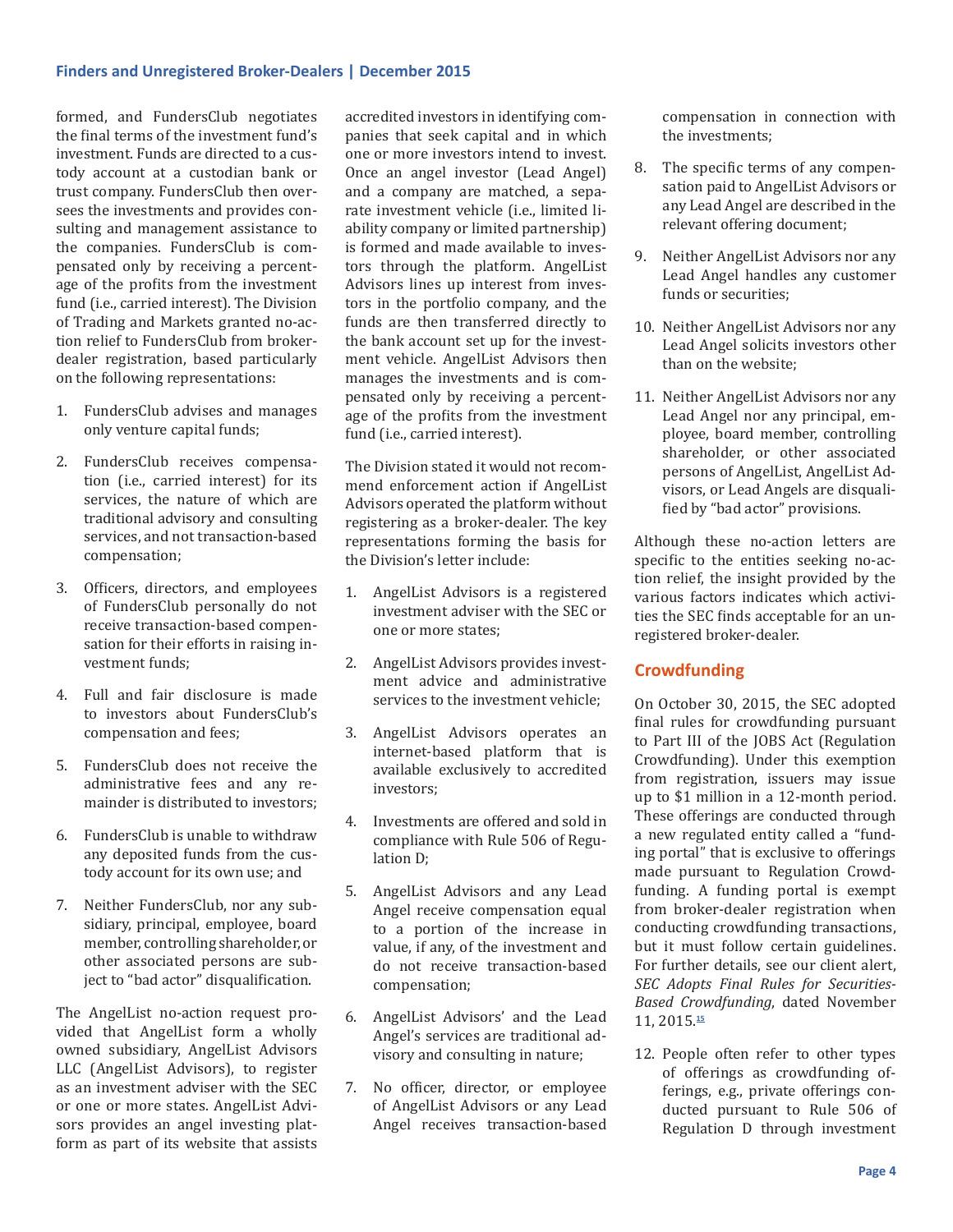platforms. However, only offerings conducted according to the requirements of Regulation Crowdfunding are eligible for the exemptions provided therein. Intermediaries conducting offerings pursuant to Rule 506 or some other exemption from registration cannot rely on the broker-dealer exemption provided for funding portals in Regulation Crowdfunding.

# **Potential Regulatory Action**

On April 5, 2013, David W. Blass, Chief Counsel of the Division of Trading and Markets at the SEC, gave a speech in which he mentioned that the SEC, in collaboration with FINRA, has been in discussions with interested groups about how the broker-dealer registration requirements apply to placement agents, finders, and business or M&A brokers.**[16](#page-5-6)**

Additionally, the SEC Advisory Committee on Small and Emerging Businesses (the Committee) has been exploring the development of a less onerous regulatory scheme for placement agents, finders, and M&A brokers. In a presentation to the Committee on June 3, 2015, Committee member Gregory C. Yadley noted that the registration process for a broker-dealer is too burdensome for finders, and an exemption or separate registration process should be provided.**[17](#page-5-7)** Mr. Yadley noted in his presentation that the current broker-dealer registration system is overwhelming; a finder working for smaller businesses would find it unreasonable to maintain minimum net capital, submit audited financial statements, or maintain the compliance infrastructure required of a full-service brokerage firm.**[18](#page-5-8)** The SEC, FINRA, American Bar Association, and NASAA have all been involved in discussions regarding this issue, and it is possible that we could see a less stringent registration process for finders in the future.

To that end, the Committee submitted formal recommendations to SEC Chair Mary Jo White on September 23, 2015.**[19](#page-5-9)** The Committee recommended that the SEC:

- 1. Clarify that broker-dealer registration is not required of a person who receives transaction-based compensation solely for providing names of, or introductions to, prospective investors;
- 2. Provide an exemption from federal broker-dealer registration to intermediaries who are actively involved in the discussions, negotiations, and structuring, as well as the solicitation of prospective investors, for private financings on a regular basis, conditioned upon registration as a broker under state law;
- 3. Coordinate state regulation with NASAA and FINRA; and
- 4. Take immediate steps to address issues regarding regulation of intermediaries in small business capital formation transactions rather than waiting until the development of a comprehensive solution.

# **Conclusion**

A determination of whether an intermediary is acting as a finder or an unregistered broker-dealer is a very fact-specific analysis and can often be very complex. Unfortunately for unwary entrepreneurs, company executives, and equity fund sponsors, frequently a third party assisting with capital-raising will be acting as a broker-dealer, not a finder, and therefore should not be engaged unless properly registered. It is likely that we will see further clarification or new rules from regulators in the future; regardless, it is important to always carefully consider the involvement of finders or broker-dealers in any capital-raising endeavor.

If you have any questions regarding the use of finders, or capital raising in general, please contact the Venable lawyer with whom you work, one of the authors of this article, or a member of our Corporate Finance and Securities Group.

- <span id="page-4-0"></span>1. For further details, see our client alert on this action, *Finders May Pose Risk in Private Capital Raising* (Mar. 2013), available at [https://www.venable.com/finders-may-pose-risk-in-private-capital-raising-03-22-2013/.](https://www.venable.com/finders-may-pose-risk-in-private-capital-raising-03-22-2013/)
- <span id="page-4-1"></span>2. 15 U.S.C. § 78c(a)(4).
- <span id="page-4-2"></span>3. Section 3(a)(5), Exchange Act.
- <span id="page-4-3"></span>*4. See* Mike Bantuveris, SEC No-Action Letter (Oct. 23, 1975); Country Business, Inc, SEC No-Action Letter (Nov. 8, 2006); Putnam Investor Services, Inc., SEC No-Action Letter (Dec. 31, 2009); Brumberg, Mackey & Wall, P.L.C., SEC No-Action Letter (May 17, 2010); Nemzoff & Co., LLC, SEC No-Action Letter (Nov. 30, 2010); and SEC Guide to Broker-Dealer Registration, Division of Trading and Markets (Apr. 2008).
- <span id="page-4-4"></span>5. Securities Exchange Act Release No. 69091 (Mar. 8, 2013); Securities Exchange Act Release No. 69090 (Mar. 8, 2013).
- <span id="page-4-5"></span>*6. SEC v. Kramer*, 778 F.Supp.2d 1320, 1334 (M.D. Fla., 2011).
- <span id="page-4-6"></span>7. *Id.*
- <span id="page-4-7"></span>8. 471 U.S. 681 (1985).
- <span id="page-4-8"></span>9. The first request for comments was made in January 2015. *See* Notice of Request for Comment Regarding a Proposed NASAA Model Rule Exempting Certain Merger and Acquisition Brokers from Registration Pursuant to State Securities Acts (Jan. 2015), [http://www.nasaa.org/34261/notice-request-public-comment-proposed-nasaa-model-rule-exempting-certain-merger-acquisi](http://www.nasaa.org/34261/notice-request-public-comment-proposed-nasaa-model-rule-exempting-certain-merger-acquisition-brokers-state-registration/)[tion-brokers-state-registration/](http://www.nasaa.org/34261/notice-request-public-comment-proposed-nasaa-model-rule-exempting-certain-merger-acquisition-brokers-state-registration/). A second request for comments was made in April 2015, and the comment period expired on